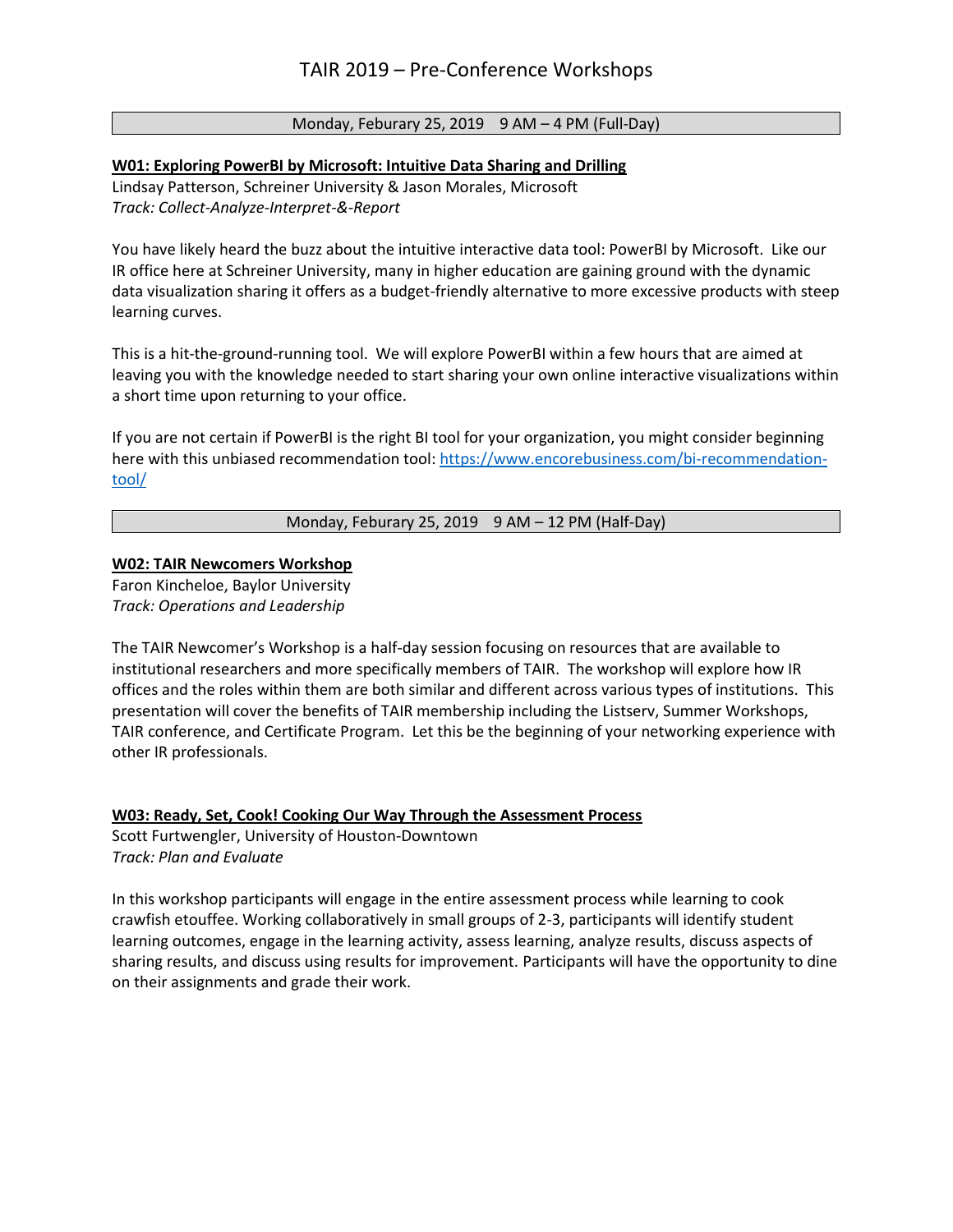# TAIR 2019 – Pre-Conference Workshops

#### **W04: The Memo They Will Read**

Sharon Bailey, University of Houston-Victoria *Track: Educate Information Producers-Users-&-Consumers*

In Institutional Research, we have the data that should be the basis of our administrations' decisions, but sometimes it is hard to get our data into the hands of those who need it. In this session, we will focus on writing the perfect memo that administrators will want to read and will be able to act on. This will be a hands-on workshop. Participants will write several memos to different audiences, to convey specific pieces of typical IR data.

## Monday, Feburary 25, 2019  $1 PM - 4 PM$  (Half-Day)

#### **W05: Tools, Tips & Technology to Help Avoid Burnout Among IR/IE Professionals**

Paula Iaeger, UT MD Anderson Cancer Center *Track: Operations and Leadership*

IR/IE professionals know that demands increase, regulations change, deadlines abound, and more is expected, often with fewer staff. Burnout is not just the result of long hours or failing to find that perfect equilibrium of work-life balance; it is not the same as stress. It may appear as cynicism, lethargy, or in anxiety many but the result is that it makes work a very heavy burden that zaps creative energy. In extreme cases the institutions we serve lose a wealth of talent in the process. This workshop introduces technology, tips and even ideas from the field of cognitive neuroscience to help reduce potential burnout. Learn or relearn steps to alleviate the deleterious effects of burnout.

## **W06: You CAN Manage Your Projects!**

Marian Chaney, Lone Star College System *Track: Operations and Leadership*

If you are frustrated by too many initiatives, not enough organization and no idea how to manage the work, this session is for you! I have been using the Franklin-Covey method of Project Management for almost 20 years. It works and can be used for multiple purposes: strategic planning, new projects and getting stalled projects on track again.

## **W07: Demystifying Predictive Analysis**

Savithra Eratne, San Antonio College *Track: Collect-Analyze-Interpret-&-Report*

Predictive analytics has become a very popular technique in an analyzing data at present, there has need a significant interest among educational institutes in applying the techniques to improve the student performance.